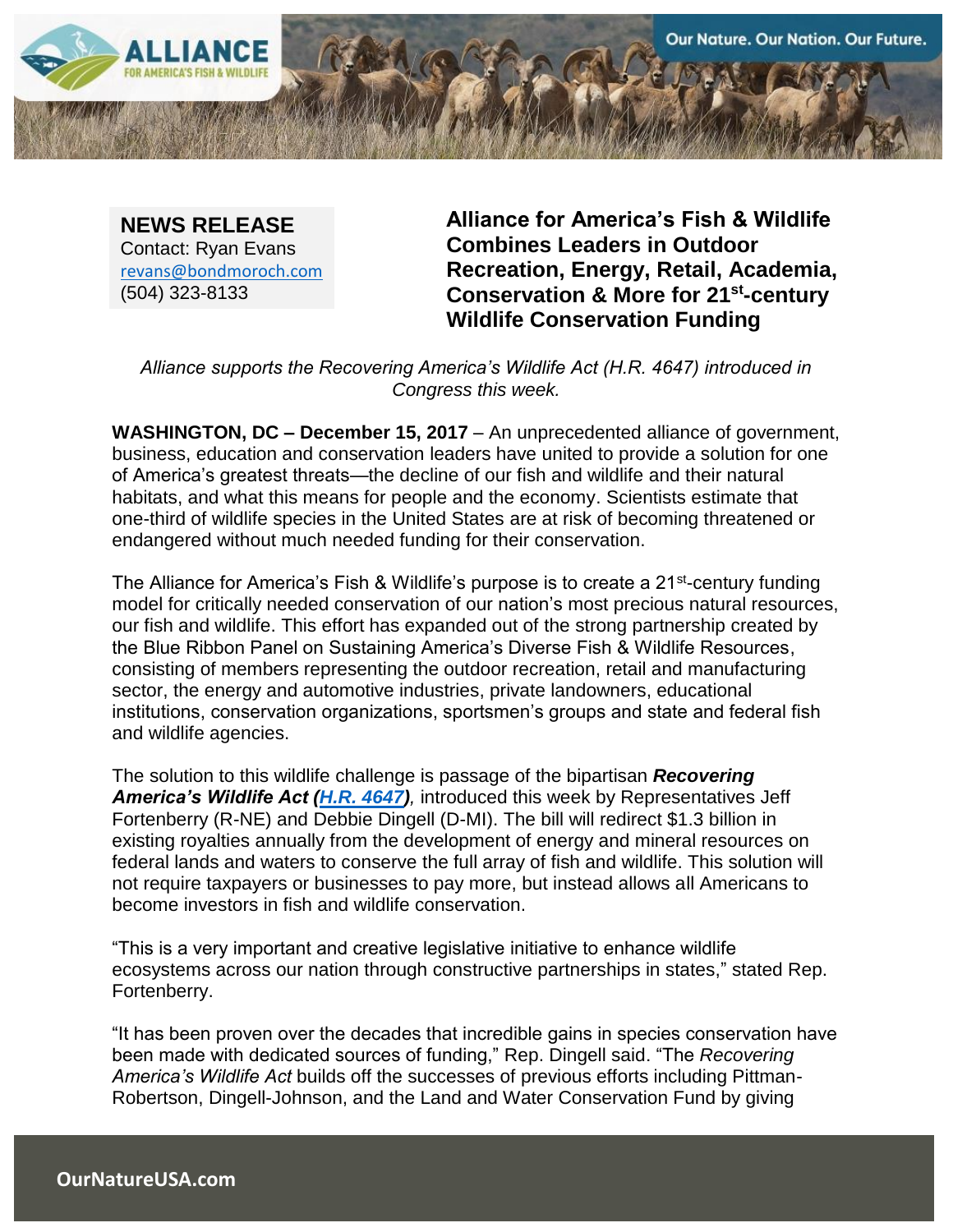

state fish and wildlife agencies additional resources they need to proactively manage atrisk wildlife species. As we work to realize the full promise of these cornerstone programs, I am proud to introduce this legislation to further that commitment with my Republican colleague from Nebraska, Mr. Fortenberry. We both love the outdoors and know we must work hard to protect our natural resources. Together we believe we can get something done that will help bring conservation into the 21st Century and complement the other successful programs that are currently in place."

"Each of us, as citizens of this country, has the responsibility to ensure diverse fish and wildlife resources are managed for future generations. Fish and wildlife need healthy habitats to thrive—enhancing our lives and providing many other benefits," stated Johnny Morris, Founder and CEO of Bass Pro Shops. "State fish and wildlife agencies have a solid track record of accomplishing remarkable recovery and restoration successes since the early 1900s. However, enhanced funding is now needed to address today's fish and wildlife habitat management challenges."

It currently costs the American public hundreds of millions of dollars each year to restore threatened and endangered species, costs that could be avoided or greatly reduced if proactive conservation measures were implemented first. Proactive conservation is good for wildlife, good for taxpayers, good for business and good for our communities. The *Recovering America's Wildlife Act* would provide the needed resources for proactive conservation nationwide.

"Our nation's fish and wildlife are among its most valuable resources, along with clean air, water, healthy forests and agricultural lands that support all of us," stated Virgil Moore, President of the Association of Fish and Wildlife Agencies and Director of Idaho Fish and Game. "Today we find ourselves at a critical crossroads and face a challenge that could alter our children's and grandchildren's opportunities to enjoy these resources. By investing in our State Wildlife Action Plans, which serve as a blueprint for restoring and managing the most sensitive imperiled species within our state's borders, we will be ensuring future generations can enjoy our rich wildlife heritage."

Not since enactment of the Pittman-Robertson and Dingell-Johnson acts, that provided critical funding for fish and wildlife on the brink of extinction, have we had an opportunity to pass legislation of such importance to protecting what is every American's birthright our great natural heritage. The *Recovering America's Wildlife Act* is the most important conservation legislation in a generation.

"America's hunters, anglers, recreational shooters, and boaters have been the primary funders of state-based conservation efforts to this day," said Congressional Sportsmen's Foundation President Jeff Crane. "This recommendation simply directs funding for conservation from other sectors that use our natural resources."